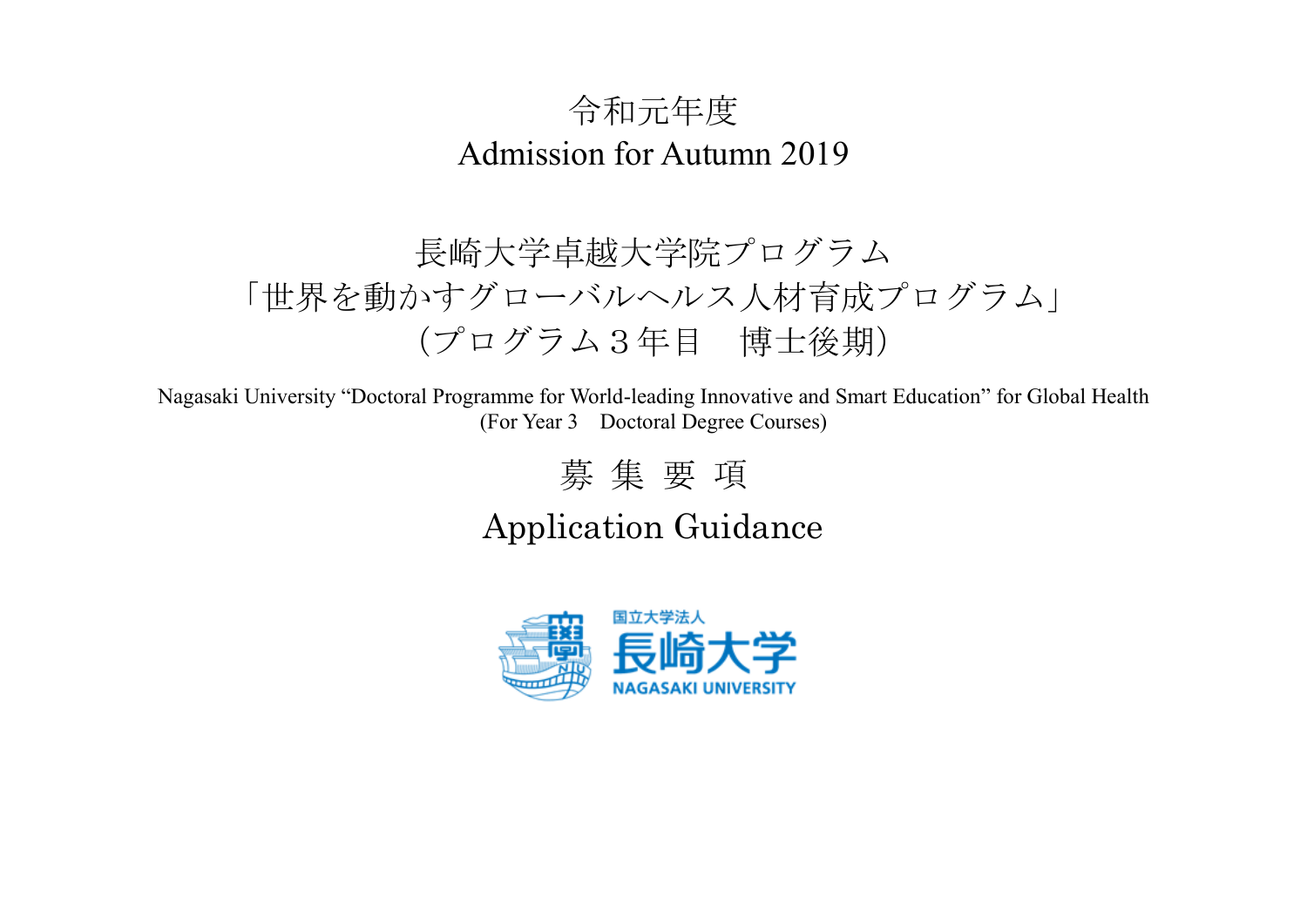Ⅰ プログラム受講者の受け入れ方針

長崎大学卓越大学院プログラム「世界を動かすグローバルヘルス人材育成プログラ ム」規程に沿って,プログラム受講生に以下の資質・素養 を求めます。

- ①精深な専門的知識及び技能を授けることにより,グローバルヘルス領域において 地球規模で生じている健康課題を現場レベルで深く理解し,その解決に向けて技 術や理論を構築できる教育・研究能力を有する(知識レベル)。
- ②同領域の進展に貢献しようとする向学心を有する(ミッション・精神レベル)。 ③博学術的知見をグローバルな政策立案・実行等に結び付ける能力を兼ね備えた実 践的・社会的リーダーシップ・フォロワーシップをもって活躍できる能力、柔軟 性を備えていること(社会性・国際性・能力レベル)。
- Ⅱ プログラム受講手続きについて
- 1. 選抜方法 : 申請書類審査(書類については、英文で作成すること。なお、必要に 応じて面接が実施される場合がある。)
	- (1)長崎大学卓越大学院プログラム受講申請書
	- (2)履歴書
	- (3)研究計画書(A4 で 3 枚)
	- 長崎大学卓越大学院プログラムホームページに申請書類のフォーマ ットを掲載しています。

(<http://www.wise.nagasaki-u.ac.jp/application>)

- 2.募集人員 :8名程度
- 3.申請資格 :長崎大学において以下にあげる者でいずれかに該当するもの
	- (1)令和元年度博士後期課程の入学者又は入学志願者
	- (2)令和元年度に博士課程(4年制)の2年生に進学したもの。
	- (3)令和元年度に博士課程(5年一貫)の3年生に進学したもの。

4.申請期間 : 令和元年 7 月 22 日(月)から 8 月 16 日(金) 17:30(日本時間)まで

- 5.申請先:所属又は入学志願先の研究科学務系事務室
	- ※① 不備のある申請書類は受理しない。
		- ② 申請手続後の提出書類の内容変更は認めない。

### Ⅰ **Admission Policy**

 Nagasaki University "Doctoral Programme for World-leading Innovative and Smart Education for Global Health" seeks WISE students who meet the academic standards and criteria outlined below:

- (1) Those who possess education and research abilities to develop skilful and logical thinking upon the global level health issue in the aspect of Global Health by acquiring high professional knowledge and skills. (Knowledge)
- (2) Those who wish to contribute to improvement in the field of Global Health (Mission / Attitude)
- (3) Those who possess the ability and flexibility to play an active role, combined with practical and social leadership and follower-ship's skills to contribute the advanced academic knowledge into policy making and practice. (Sociability and Multicultural Integration)

## Ⅱ **Application**

- 1. Selection Process: Screening of the submitted Programme application documents, (and an interview may be offered if deemed necessary). All documents must be set in English.
	- (1) Prescribed Programme application form
	- (2) Curriculum Vitae
	- (3) Research Proposal (A4 size, 3 pages, single sided)

 The prescribed Programme application format can be downloaded from Nagasaki University WISE Programme's Official website at: http://www.wise.nagasaki-u.ac.jp/application

- 2. Intake Quota: Approx. 8 students
- 3. Eligibility: The Programme Applicants must satisfy one of the following conditions.
	- (1) Applicants or admitted students to Nagasaki University's Doctoral Degree Course for 2020 academic year
	- $(2)$  Students who proceed to the  $2<sup>nd</sup>$  year of Nagasaki University's 4 years Doctoral Degree Course in 2020 academic year
	- (3) Students who proceed to the 3rd year of Nagasaki University's 5 years Doctoral Degree Course in 2020 academic year
- 4. Application period: From Monday 22<sup>nd</sup> July 2019 to 17:30pm (JST) on Friday 16<sup>th</sup> August 2019.
- 5. How to apply: Submit Programme application documents to the academic office of applied or affiliated graduate school.